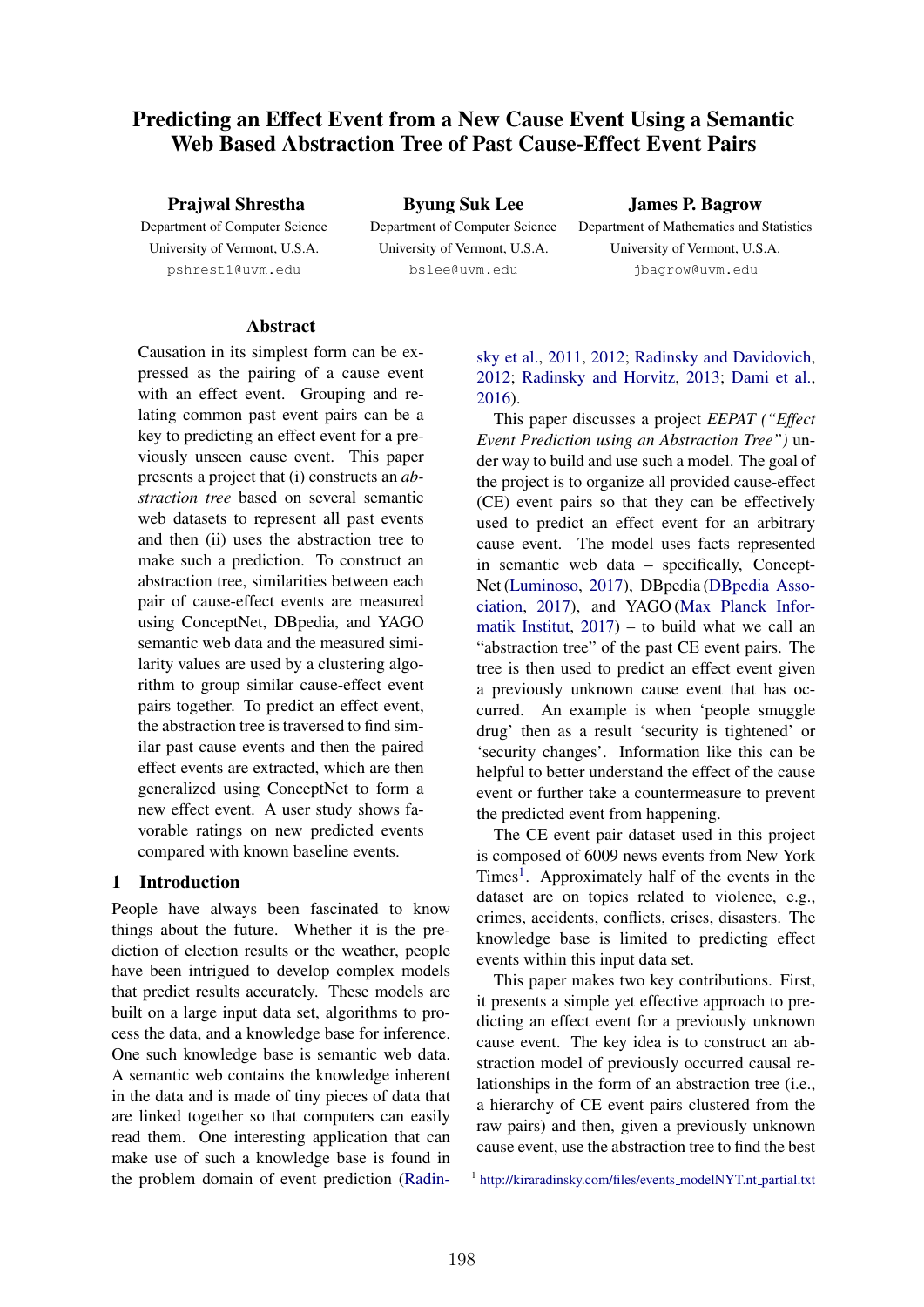matching top *k* CE event pairs and generalizing the effect events in these top *k* pairs to generate a predicted effect event.

Second, it validates the presented approach in terms of different implementation options, i.e., to (i) use the abstraction tree or not, (ii) compare the similarity between events "partially" or "totally" (for many events that do not have all of subject, object, and verb in their definitions), and (iii) predict a new effect event through exact single best match or abstracted multiple top *k* match.

In the remainder of the paper, related work is discussed in Section 2, the semantic web datasets are introduced in Section 3, the key concepts and approaches employed in the EEPAT project are presented in Section 4, the relevant implementation specifics are covered in Section 5, the evaluations and their results are discussed in Section 6, and a conclusion is made in Section 7.

## 2 Related Work

The work by Radinsky et al. (2012) and Radinsky and Davidovich (2012) had a direct influence on this EEPAT project. Their papers discuss the generalization of events using an abstraction tree and the creation of rules for predicting new future events from past events. Their "abstraction tree" is the same as ours in principle, albeit not in implementation. The scope and scale of their work were massive, with semantic data compiled from a dozen different huge ontologies and computations performed in a large-scale parallel platform. In contrast, our EEPAT project aims to build a system in a limited scope and scale within the available off-the-shelf computing resources and time and yet come up with acceptable results.

There are also other work that share some similarities to our work. Let us discuss some of the recent work published (Radinsky and Horvitz, 2013; Dami et al., 2016; Hu et al., 2017). Radinsky and Horvitz (2013) developed a model for predicting the probability a given effect event occurring at a given time. The model is extracted as a chain of events and expressed using the Bayes rule. Dami et al. (2016) used a Markov logic network model to represent events compactly using first-order logic and to enable probabilistic prediction of news events. Their primary focus was on event extraction from a news text rather than event prediction. Hu et al. (2017) considered an event-subevent hierarchy representation and used a model called the "context-aware hierarchical

long short-term memory (CH-LSTM)" to predict a future subevent from a given past subevent. This model is not exactly a causal model, and they did not use semantic web data. None of them is using the approach characteristic of our work, i.e., predicting an effect event for a given cause event using a causal relationships model built using semantic web data.

## 3 Semantic Web Datasets

This project is driven by knowledge represented by semantic web data. Currently we focus on three datasets – ConceptNet, DBpedia, and YAGO – which altogether cover different aspects of semantic knowledge base comprehensively. DBpedia and YAGO are connected to each other, and ConceptNet is partially connected to DBpedia. They are searched separately in our work.

*ConceptNet* is a semantic network that has information about basic *common sense* knowledge or very simple facts – the kind of information required to display basic human intelligence. It contains mostly information about the words or phrases we commonly use to state facts. Some examples are 'lighting match causes fire', 'fire related to hot', and 'dog capable of barking'. Although ConceptNet is a multilingual semantic dataset, we use only English words or phrases in the project.

The basic unit of knowledge in ConceptNet is an *edge*. It has the start term, the end term, and the relation between them. For example, 'lighting match causes fire' is represented as an edge *{*start term: /c/en/lighting match, rel: /r/cause, end term: /c/en/fire*}*.

*DBpedia* is a knowledge base retrieved from the Wikipedia. Since Wikipedia stores data related to specific people, places, countries, movies, incidents, and organizations, it makes DBpedia a powerful dataset that complements ConceptNet dataset, which focuses on common sense knowledge base. All structured contents and metadata about Wikipedia page are organized and stored in DBpedia. We can read about something in Wikipedia, whereas we query the same information in DBpedia.

*YAGO* extracts information from WordNet and GeoNames datasets as well as Wikipedia. Unlike DBpedia, YAGO focuses more on organizing data taxonomically and on having more validation of the facts it stores. $<sup>2</sup>$  It has only 109 distinct predi-</sup>

<sup>&</sup>lt;sup>2</sup> "The accuracy of YAGO has been manually evaluated, prov-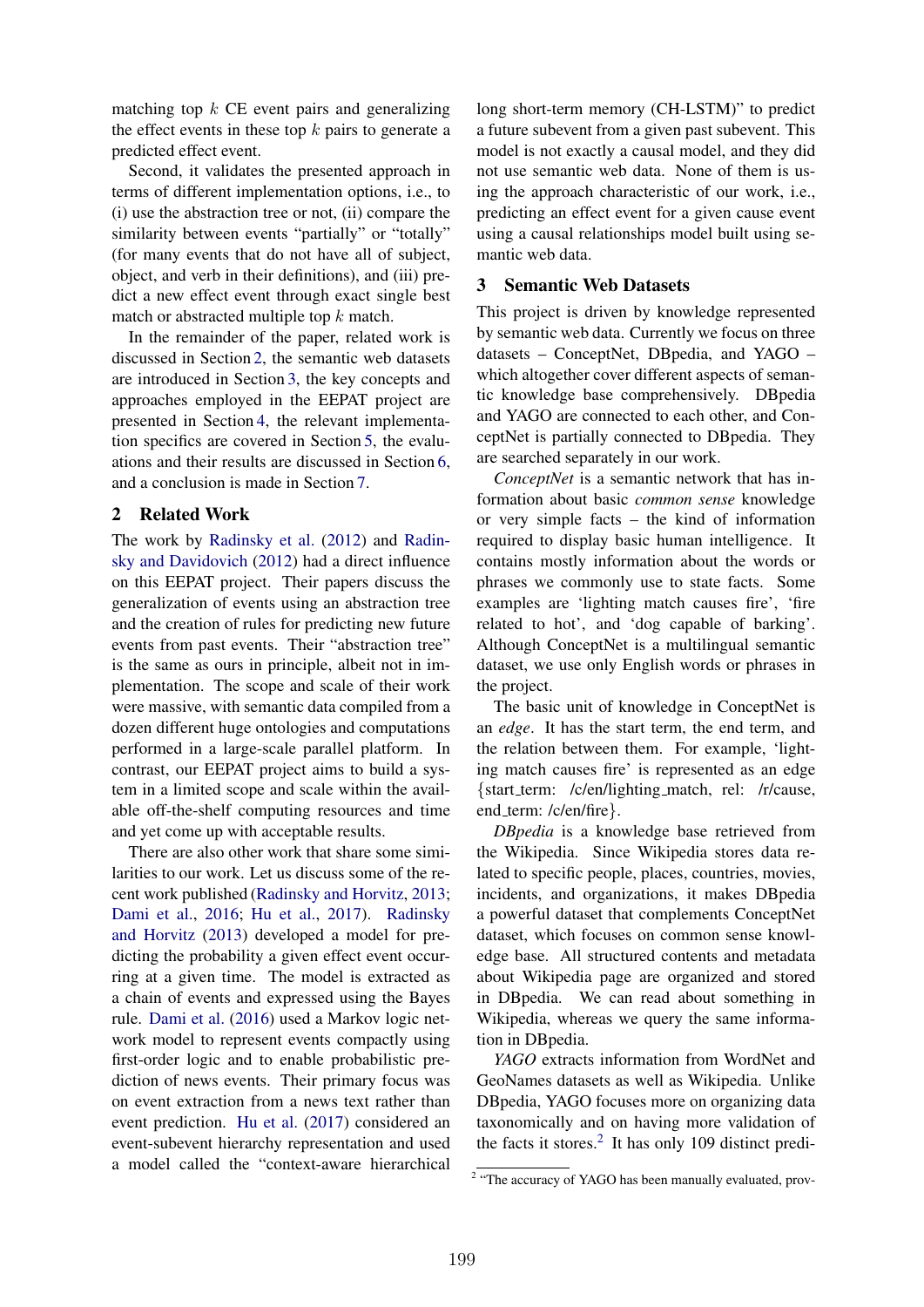

Figure 1: A high level overview of the system.

cates to relate each resource to another. Therefore, it is more specific to the subject than DBpedia, where DBpedia stores a lot of metadata information about the Wikipedia page itself. YAGO also stores additional information about the time and space of each fact.

Every data in a semantic web is a *resource* in its namespace. Each resource is represented by a unique URI and is linked to another resource via a *predicate*, also referred to as a *property* of a resource. In a semantics web, a resource is represented by a *node* and a predicate is represented as a directed edge.

### 4 EEPAT Concepts and Approaches

The main task in this project is to build an abstraction engine that is capable of predicting new effect events for a new cause event. The engine comprises an abstraction tree and the built-in prediction logic. The abstraction tree consists of past CE event pairs that are clustered using the knowledge from semantic web data. Figure 1 shows a highlevel overview of the system.

The construction of an abstraction engine is dependent on the specifics of event representation and the semantic similarity measure used to cluster CE event pairs.

#### 4.1 Event Representation

An event *e* is defined as a triple consisting of a subject URI (*s*), an object URI (*o*) and a verb URI (*v*). Each subject, object and verb is identified with a unique URI in semantic web data. That is, given the set *U* of all URI's,  $e = \langle s, o, v \rangle$  where  $s, o, v \in U$ . Further, a *cause-effect* (*CE*) event pair  $\langle c, e \rangle$  represents the fact that the event *c* causes the event *e*.

#### 4.2 Calculating Similarity between Resources and Events

Events are represented by resources. Therefore, calculating similarity between resources leads to calculating similarity between events, which in turn leads to similarity between CE event pairs.

#### 4.2.1 Similarity between Resources

In this project similarity between resources  $r_1$  and  $r_2$ ,  $\sigma(r_1, r_2)$ , is calculated using Jaccard similarity as

$$
\sigma(r_1, r_2) = \frac{|P_{r_1} \cap P_{r_2}|}{|P_{r_1} \cup P_{r_2}|}
$$

where  $P_{r_i}$  ( $i = 1, 2$ ) is the set of the propertyresource pairs,  $(p_i, r_j)$ , such that  $r_i$  is related to  $r_j$  $(r_i \neq r_i)$  via  $p_i$ . The rationale for this measure is that if two resources are similar, then they are bound to have common resources shared through the same relation between them. For example, if 'table IsA furniture' and 'chair IsA furniture', then 'table' and 'chair' are similar in that they are related to the same object 'furniture' through the same relation 'IsA'. The higher the number of common objects, the higher the similarity is. Note that Jaccard similarity is a "groupwise" measure of topological similarity, which is known to be suitable for ontological instances like resources (Wikipedia, 2017).

#### 4.2.2 Similarity between Events

Since events are composed of resources  $\langle s, o, v \rangle$ , similarity between events,  $\sigma_E$ , is calculated by taking an average of the similarities between each corresponding pairs of resources. That is, given two events  $a = \langle s_a, o_a, v_a \rangle$  and  $b = \langle s_b, o_b, v_b \rangle$ ,  $s_a$  is compared with  $s_b$ ,  $o_a$  with  $o_b$ , and  $v_a$  with  $v_b$ for similarity calculation between *a* and *b*.

Most of the events do not have all three terms (i.e., subject, object, verb), and their implications on the calculated similarity measure differ. In this project, we use two different approaches to address it. An event may be partial with some of the resources missing or total with none missing. The first approach accommodates all events whether they are partial or total by calculating the arithmetic average of only those terms that exist, hence with non-zero  $\sigma$  values. (This approach is the same as that used by Radinsky et al. (2012).)

$$
\sigma_E(a, b) = \frac{\sigma(s_a, s_b) + \sigma(o_a, o_b) + \sigma(v_a, v_b)}{\text{number of non-zero } \sigma \text{ terms}}
$$

The second approach gives preference to an event with all three types of resources by always dividing by 3, the number of resources needed to completely represent an event.

$$
\sigma_E(a,b) = \frac{\sigma(s_a, s_b) + \sigma(o_a, o_b) + \sigma(v_a, v_b)}{3}
$$

ing a confirmed accuracy of 95%." (Max Planck Informatik Institut, 2017)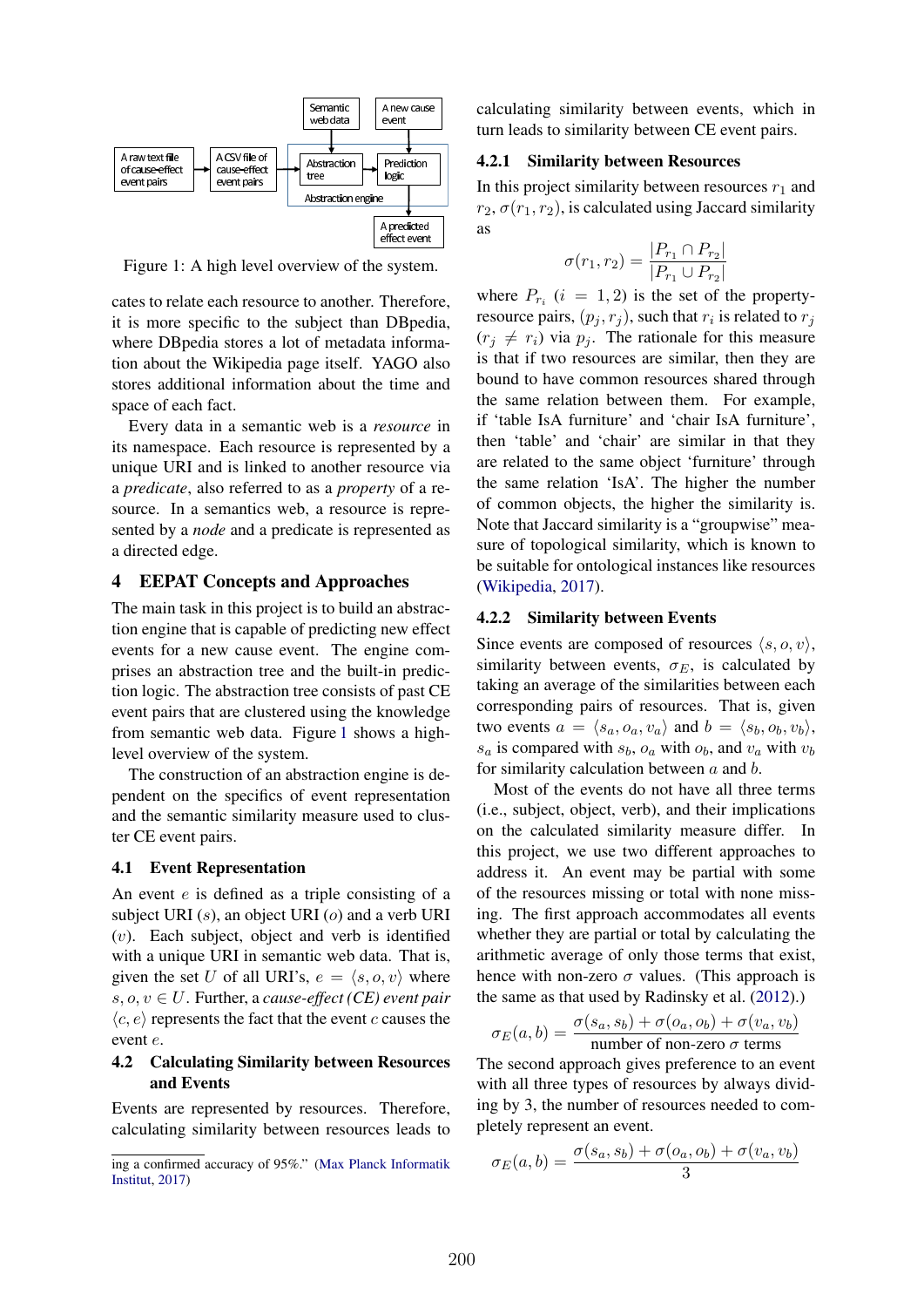With this approach, evidently similarity between events having all three resources is greater than similarity between events with only one or two resources present. We call the first approach the *partial event similarity* and the second approach the *total event similarity*.

### 4.2.3 Similarity between Cause-Effect Event Pairs

Similarity between CE event pairs,  $\sigma_{CE}$ , is calculated as an average of the similarity between the cause events and the similarity between the effect events. That is,

 $\sigma_{CE}(\langle c_i, e_i \rangle, \langle c_j, e_j \rangle) = \frac{\sigma_E(c_i, c_j) + \sigma_E(e_i, e_j)}{2}$ 

Note that dissimilarity,  $\delta_{CE}$ , is

 $\delta_{CE}(\langle c_i, e_i \rangle, \langle c_j, e_j \rangle) = 1 - \sigma_{CE}(\langle c_i, e_i \rangle, \langle c_j, e_j \rangle)$ 

## 4.3 Construction of Abstraction Tree

In a large dataset, it is computationally expensive to look up all past CE event pairs for processing. Thus, event pairs need to be organized and stored in a data structure that enables efficient retrieval and storage.

The abstraction tree represents a hierarchical grouping of semantically similar past CE event pairs. It acts as a knowledge source of past CE events, which is used to predict new effect events. The tree is constructed by clustering all the input CE event pairs using the hierarchical agglomerative clustering (HAC) algorithm. As HAC uses a bottom-up approach, each observation (i.e., each CE event pair) starts in its own cluster. Clusters are merged as they move up the hierarchy. The algorithm calculates the similarity between every CE event pairs to group the most similar event pairs into one cluster.

The objective of constructing the abstraction tree is to come up with an abstract (or generalized) event pair that represents other event pairs in a cluster. The CE event pair representing the root of the tree is the most generalized event pair that represents all event pairs in the input data set. As we traverse down the tree, we find increasingly more specific event pairs and as we traverse up, find increasingly more general event pairs.

Each node in the resulting tree corresponds to a cluster of CE event pairs that are semantically similar. Each cluster is represented by a clustroid, which is the event pair closest to the centroid of a cluster. In other words, a clustroid acts as the abstract CE event pair representing all CE event



Figure 2: An abstraction tree constructed from five input cause-effect event pairs.

pairs in the same cluster and is stored as a node in the abstraction tree.

In the illustration shown in Figure 2, five actual CE event pairs selected from the New York Times data set<sup>3</sup> were clustered together to construct an abstraction tree. Initially, each CE event pair is a cluster of its own, containing only one node. The hierarchical clustering of *n* CE event pairs generates  $2n - 1$  clusters across the hierarchy and, hence, there were nine clusters generated in this example. Clustroids were chosen as shown at each level of the hierarchy. Note that the clustroid may change as the bottom-up clustering progresses toward the root.

When merging two clusters to form a new cluster, one CE event pair is selected as the clustroid out of all CE event pairs in the new cluster. It finds the pair whose dissimiliarity from all the other pairs in the same cluster is the minimum. The selection of a clustroid is based on the majority ruling among the following three measures:

- Sum of the distances to the other nodes in the same cluster
- *•* Sum of squared distances to the other nodes in the same cluster
- *•* Maximum distance to the other nodes in the same cluster

Using the above three measures, a clustroid is selected based on the following mechanism:

- 1. The node that minimizes the largest number of these measures is selected as the clustroid.
- 2. If there is no majority node, then select the node that minimizes the sum of squared distance measure.

In this project the HAC algorithm was implemented by modifying the code obtained from the SAPE ("Software and Programmer Efficiency") Research Group (2015). The run time complexity of the HAC algorithm is  $O(n^3)$ , which is quite

 $3$  See footnote 1.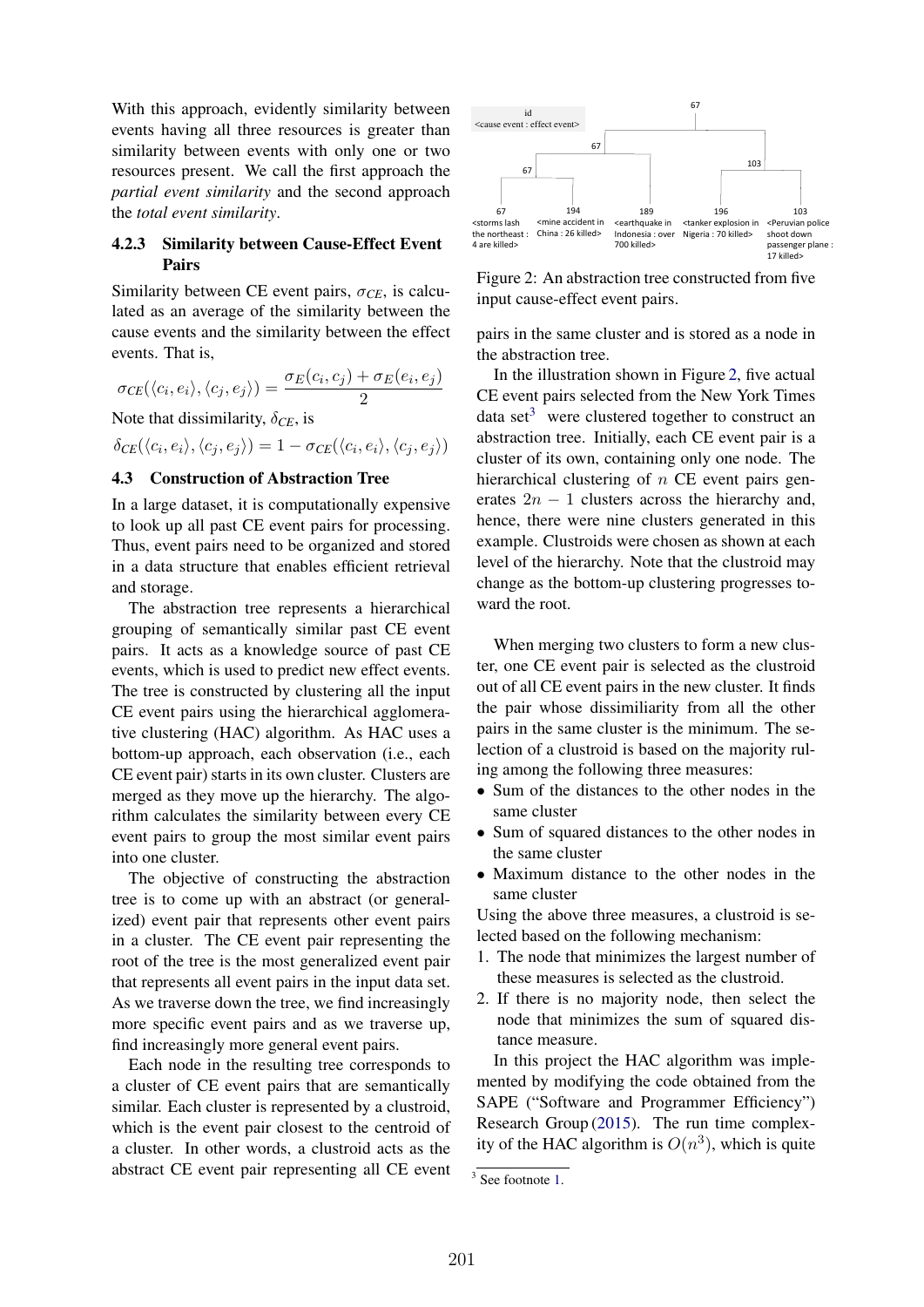

Figure 3: Effect event prediction workflow.

expensive for disk-resident execution of the algorithm for the given dataset size (about 6000 CE event pairs). Therefore, all the event pair data were loaded into main memory for efficient execution and the constructed tree was saved to a disk file for future reuse.

#### 4.4 Prediction using the Abstraction Tree

The prediction of an effect event for a new cause event is made based on the constructed abstraction tree. That is, the abstraction tree serves as a knowledge base for finding the related cause events and its corresponding effect events. Note that, since the abstraction tree construction uses *semantic webs* to measure the distance between CE event pairs, the parent node can be considered a semantic generalization of a child node. While this may not be always agreed between all parentchild nodes, regardless the parent node is still an effective representation of all its children nodes in terms of the semantic distance, for a given a new input cause event. Besides, in order to identify the node (i.e., CE event pair) whose cause event matches the input cause event most closely, it is always more efficient to search down the abstraction tree than to scan all leaf nodes directly.

The abstraction tree, saved in a disk (see Section 4.3), is loaded into the memory so that it can be traversed quickly and efficiently for prediction.

There are two main steps in predicting a new effect event, as shown in Figure 3. First, for a new cause event (*cn*), a candidate set of related past cause events  $(C_n(k))$  are retrieved from the abstraction tree (AT). Second, the effect events  $(E_n(k))$  that are paired with these past cause events are abstracted to form a new effect event  $(e_n = \langle s_n, o_n, v_n \rangle).$ 

## 4.4.1 Finding a Candidate Set of Cause-Effect Event Pairs

The abstraction tree is traversed to find the past CE event pairs whose cause effects are similar to the given new cause event. The found event pairs are included in the *candidate set* for prediction. Note that while searching the abstraction tree for past event pairs, only the event pairs whose cause

events are similar enough (i.e., more than a threshold) to the new cause event are included in the candidate set. This helps to retrieve only the past CE event pairs that are more relevant to a new cause event.

Specifically, while searching the abstraction tree down starting from the root node, for each node (i.e., CE event pair) visited, the similarity between the cause event in the pair and the given new cause event is calculated as the similarity between the node and the new cause event. Then, a node is included as a candidate only when its similarity to the new cause event is greater than the similarity of at least one of its children nodes to the new cause event. The search then traverses to each child node whose similarity to the new cause event is greater than the current node. The recursive traversal stops when none of the children nodes has similarity greater than the current node. This strategy helps to avoid including over-generalized events from the upper layers of the tree or overspecific events from the lower layers of the tree.

## 4.4.2 Predicting an Effect Event from the Candidate Set

The effect events in the selected candidate event pairs are then abstracted to construct a new effect event. We employed two different approaches, discussed below.

#### Exact Single Match

This approach returns the effect event of the one cause event that is the closest match to the new cause event. That is, out of all CE event pairs in  $CE_n$ , the event pair  $\langle c_h, e_h \rangle$  whose  $c_h$  has the highest similarity to  $c_n$  is selected as the best match and, then, *e<sup>h</sup>* is returned as the predicted effect event for the new cause event *cn*. Note this is not a new predicted effect event but an effect event that has already occurred in the past. If the new cause event has already occurred in the past, then this method returns the most plausible event. Besides, this effect event is helpful as the baseline to compare effect events generated from the prediction approach.

#### Abstracted Multiple Match

In this approach, top *k* CE event pairs that most closely match the new cause event are considered. Effect events in these top *k* event pairs are abstracted to construct a new effect event. Abstraction of event pairs is based on the ConceptNet semantic web dataset. The set of subjects, the set of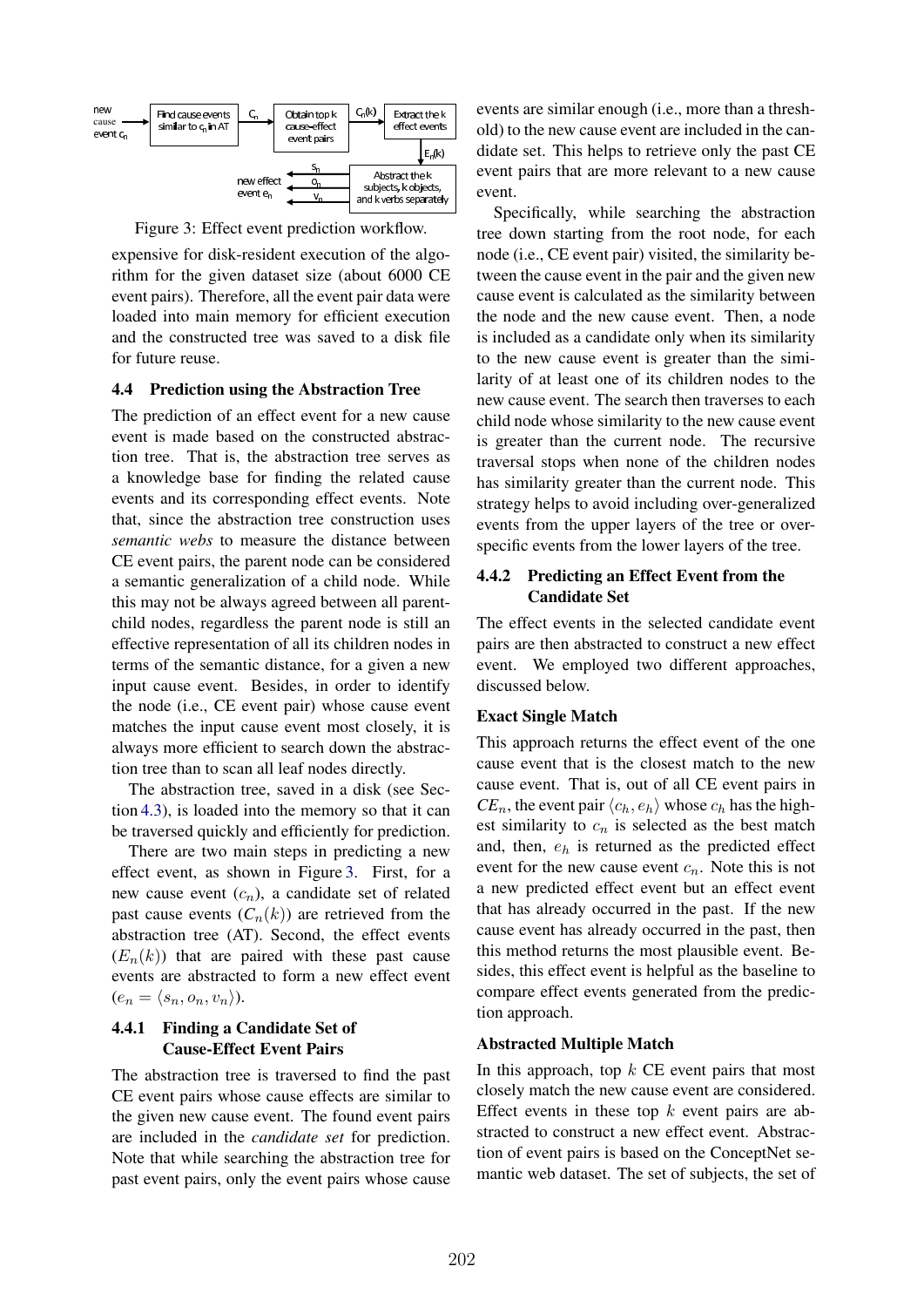

Figure 4: An example adjacent resources of  $r_1$ ,  $r_2$ and  $r_3$ .

objects, and the set of verbs from the effect events in the top *k* event pairs are abstracted *separately* to create a new effect event with the resulting subject, object, and verb. Since this effect event is generated from multiple CE event pairs, it is likely to give accurate and sensible results.

The abstraction of a set of resources finds the *most common adjacent resource*, which has a common predicate from the largest number of resources in the set. For example, as shown in Figure 4, given three resources  $r_1$ ,  $r_2$ , and  $r_3$  with the predicates *p*1*, p*2*, ..., p*<sup>6</sup> to other resources, *abstract*( $\{r_1, r_2, r_3\}$ ) returns  $r_6$  as the most common adjacent resource of  $r_1$ ,  $r_2$ , and  $r_3$  because it is connected from all three of them (via the common predicate  $p_2$ ).

Two alternative abstraction methods have been employed: *Exclusion Set (ES)* and *Ranked Inclusion Set (RIS)*. In the ES method, those relations from ConceptNet that do not help with the abstraction process are excluded from consideration. Seven relations were excluded as a result. They are '/r/HasContext', '/r/Antonym', '/r/RelatedTo', '/r/part of', '/r/HasPrerequisite', '/r/CapableOf', and '/r/FormOf'. One of them is the antonym relation ('/r/Antonym'), and the rest are references to other resources. None of them can be used for generalization abstraction. In the RIS method, relations are ranked and processed in the order of their priorities. Thus, a relation with a lower priority is taken into consideration only if none of the higher priority relations is found during the abstraction. In our implementation, the resulting ranked relations, from the highest priority first, were '/r/Isa', '/r/Synonym', '/r/DerivedFrom', and '/r/DefinedAs'.

#### 5 Implementation Backdrops

#### 5.1 Platforms and Tools Used

As this project deals with large semantic web data sets, platform setup is a critical part of the entire project. The server was set up so that it could process queries on a large data set efficiently through the Fuseki web server.

The project uses Apache Jena Framework to store imported semantic web data. TDB persistent storage and Fuseki server, which are part of the Apache Jena framework, are used. Specifically, TDB is used to store DBpedia and YAGO semantic web data, and Fuseki Server has been set up to access semantic web data using SPARQL queries through the HTTP protocol. In addition, the project uses MongoDB to store application data. MongoDB is an easy-to-use, popular NoSQL database and is the main backend database to store the data retrieved as the result of a query. The data retrieved from the semantic web are stored in this database for frequent accesses.

Java Spring Boot, which is a rapid application development platform, was used to build the project codes and Maven tool was used to manage the dependency among project modules. In addition, Python was used to parse the input data file consisting of 6009 CE event pairs and to write the output CE event pairs as a CSV file (see Section 5.2).

The computer used in the project had 3.4 GHz quadcore CPU with 16GB RAM and 1TB SSD disk space. Both the database server and the application server were running on the same computer.

#### 5.2 Preparation of Input Cause-Effect Event Pairs for Abstraction Tree Construction

The text input data file consists of the 6009 CE event pairs extracted from the New York Times website and formatted to be parsable so that a causal connector separates between a cause event and an effect event within a CE event pair, and each event is described as the triple of subject, object and verb. (As mentioned earlier, many events have some elements of the triple missing.)

There are seven distinct causal connectors in the input data file. They are listed in Figure 5 along with their number of occurrences in the dataset. Among them, the causal connector 'despite' was not considered because it implies the opposite, that is,  $\langle$  Event A, despite, Event B $\rangle$  indicates 'Event\_B should not cause Event\_A'. Consequently, 5504 textual CE event pairs were consid-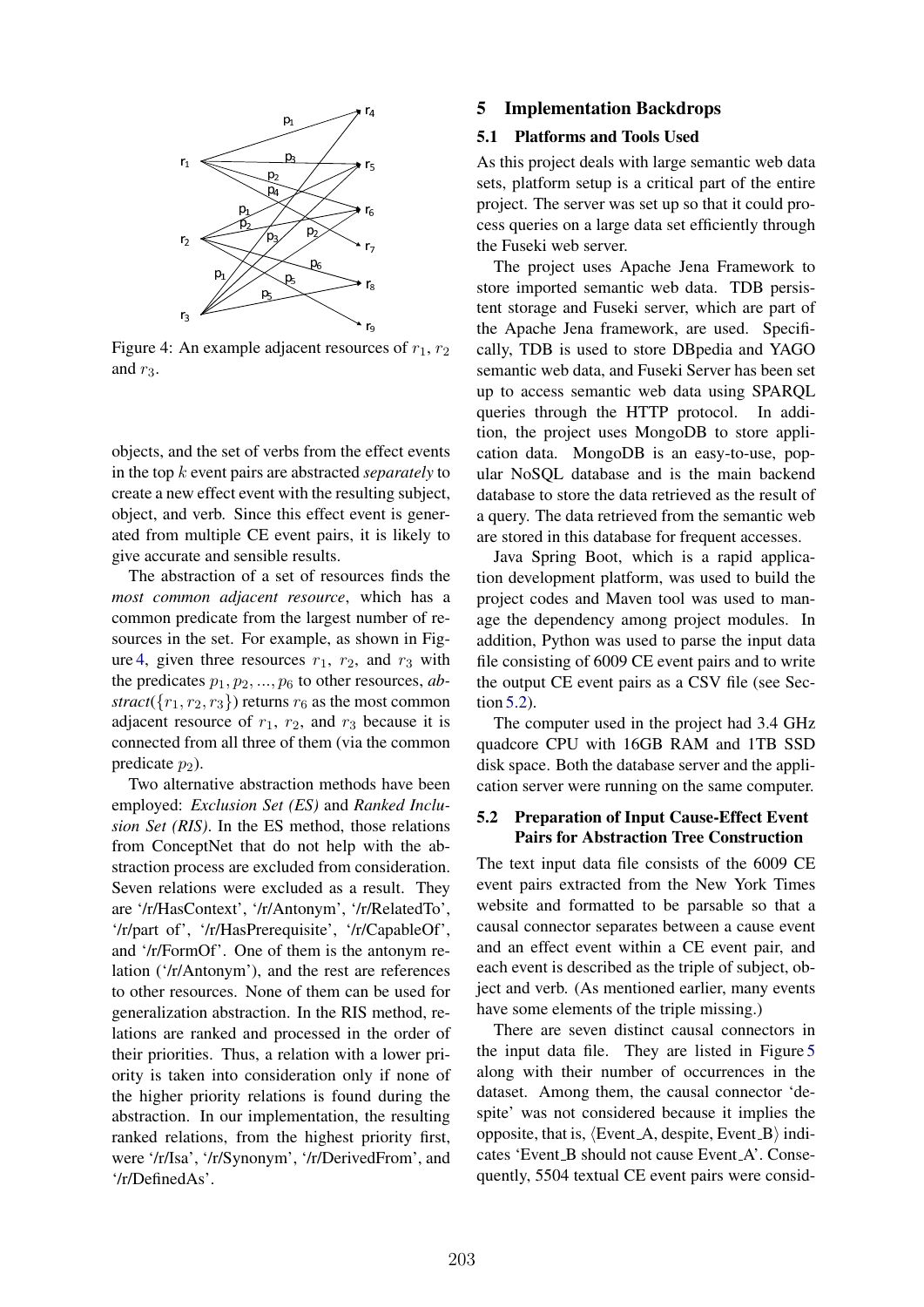

Figure 5: Distribution of causal connectors in the data set of the input file.

| <b>Event Pairs</b>                                                | Cause   | <b>Effect</b> |
|-------------------------------------------------------------------|---------|---------------|
|                                                                   | Event   | Event         |
| <event a="" b="" connector:="" event="" leadto=""></event>        | Event A | Event B       |
| <event a="" b="" caused="" connector:="" event=""></event>        | Event A | Event B       |
| <event a="" as="" b="" connector:="" event=""></event>            | Event B | Event A       |
| <event a="" b="" because="" connector:="" event="" of=""></event> | Event B | Event A       |
| $\leq$ Event A connector: caused by Event B $>$                   | Event B | Event A       |
| $\leq$ Event A connector: after Event B $>$                       | Event_B | Event A       |

Table 1: Causal connectors used in the project.

ered out of the 6009 pairs in the input file. Table 1 summarizes how the remaining six causal connectors were used to identify the cause event and the effect event.

Using the clues of causal connectors above, a Python script parses the input text file to generate an output as a CSV file. Each entry in the output CSV file is the pair of a cause event and an effect event, each of which is represented as the triples of a subject resource, an object resource, and a verb resource for each cause event and effect event. The output CSV file in this project consists of 5912 distinct resources (subject/object/verb), of which 1602 resources are verbs and 4310 resources are subjects or objects.

### 5.3 Using Semantic Web Data and Mapping Resources to URI

This project uses semantic data to find similarity between two independent events, which drives the construction of an abstraction tree. As events are composed of resources that are mapped as URIs in a semantic web, the semantic web data for a given resource of an event is easily accessible through its URI. As mentioned earlier, this project uses three semantic web datasets – DBpedia, Concept-Net, and YAGO. Each resource must be mapped to a unique URI before data can be retrieved from the semantic web.

As each event in the input data set of CE pairs is represented in the form of a DBpedia URI, DBpedia is used as a reference dataset to map URIs. Any given subject, object or verb is first mapped

| Similarity measure          | <b>Prediction method</b>                                                                                                               | Source of<br>candidate set          |
|-----------------------------|----------------------------------------------------------------------------------------------------------------------------------------|-------------------------------------|
| Partial event<br>similarity | <b>Exact Single Match</b>                                                                                                              | Abstraction tree                    |
| Total event similarity      | <b>Exclusion Set Based</b><br><b>Abstracted Multiple</b><br>Match<br>Ranked Inclusion Set<br><b>Based Abstracted</b><br>Multiple Match | Raw cause-<br>effect event<br>pairs |

Table 2: Organization of the experiments

to a URI with the help of this dataset. DBpedia also provides lookup service to retrieve URI for an object that does not have a URI.

ConceptNet is the primary source of knowledge base for the construction of an abstraction tree. Since most of the input resources representing events are common nouns or verbs, ConceptNet is an ideal knowledge base to represent a common sense knowledge graph. A DBpedia URI is replaced by a ConceptNet prefix string to generate a ConceptNet URI. For example, http: //dbpedia.org/resource/Swing is mapped to http: //api.conceptnet.io/c/en/swing.

In this project, YAGO complements Concept-Net knowledge base. YAGO is derived from the Wikipedia knowledge base and, therefore, has dense knowledge resources related to people, locations, and events that are not available in ConceptNet. Thus, if a resource is not found in ConceptNet, then YAGO dataset is fetched to extract data. For this, a DBpedia URI is replaced by a YAGO prefix string to generate a YAGO URI. For example, http://dbpedia.org/resource/Larry Davis is mapped to http://www.yago-knowledge. org/resource/Larry Davis.

#### 6 Evaluations

### 6.1 Experiment Design

Table 2 summarizes the setup of the experiments. It is centered on the two aspects discussed in Section 4 – the similarity measure between CE event pairs and the prediction method for generating an effect event. On top of that, another aspect has been added to compare the cases of whether an abstraction tree is used or not to find a candidate set. The latter case provides a baseline performance because it generates a candidate set by scanning all the raw input CE event pairs instead of traversing down the abstraction tree of them.

Based on this setup, 12 predicted effect events were generated for each input cause event. The results were first examined manually by interpreting the output effect events based on common sense. Then, a survey was conducted for a user study,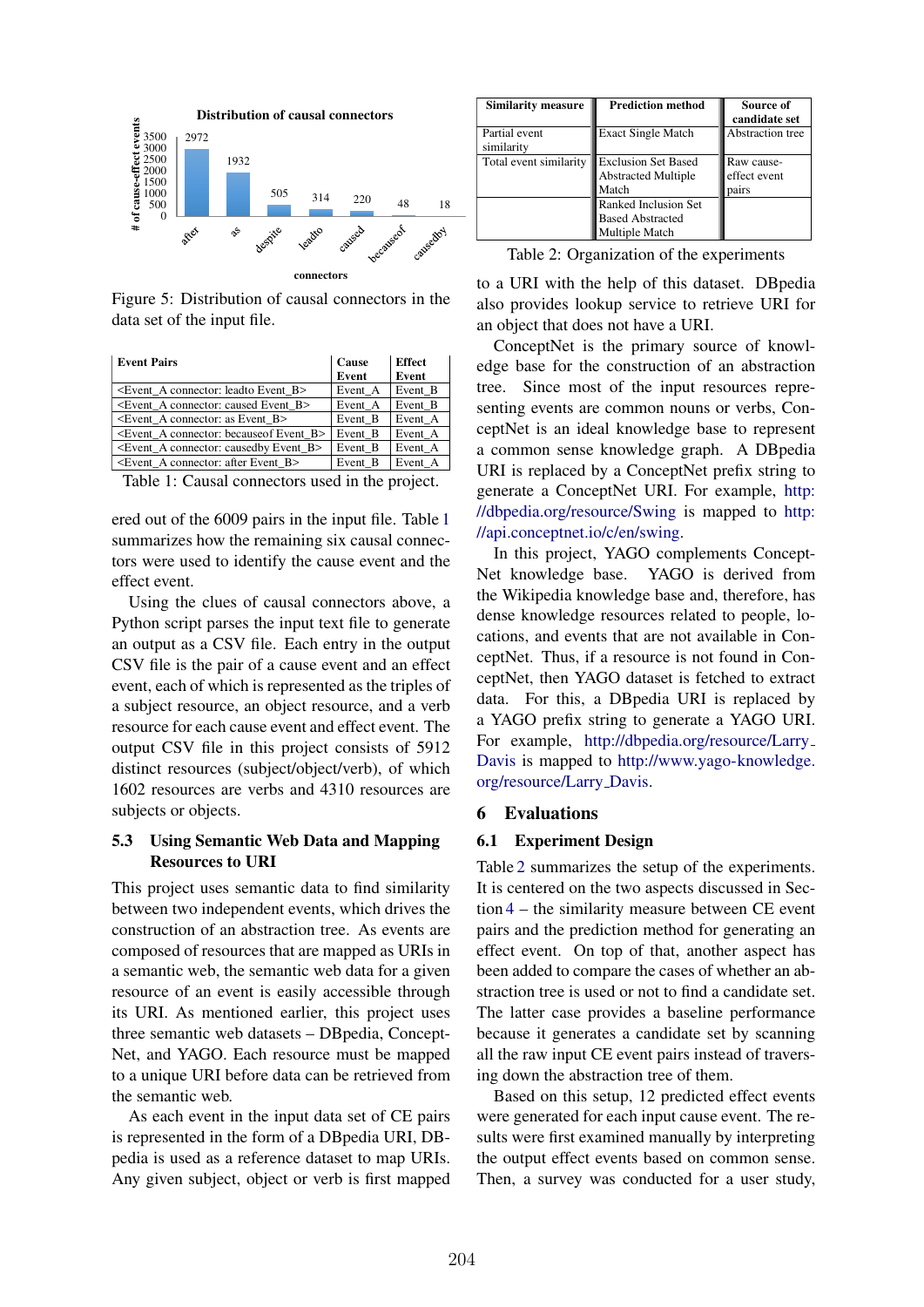where a group of people were asked to give scores ranging from 1 to 10 for each predicted effect event, with 1 being the least likely and 10 being the most likely predicted effect event for a given input cause event.

## 6.2 Experiment Results

Ten input cause events were manually built using a list of the top 20 most frequently occurring subjects, objects, and verbs. Part of the output results obtained from these input cause events are shown in Table 3 and Table 4. For each of the ten cause events (i.e., rows), the results were generated for each combination (i.e., column) of the similarity measure, the candidate set retrieval source and the prediction method summarized in Section 6.1. Table 3 shows the results from using the partial event similarity measure, where only the CE event pairs having similarity of at least 0.6 were considered. Table 4 shows the results from using the total event similarity measure, where only the CE event pairs having similarity of at least 0.3 were considered.

Based on the results above, a survey was conducted to validate and compare the performances of the event similarity measures, the abstraction tree, and the prediction methods. 41 people participated in the survey and, for each input cause event, gave scores for each of the 12 predicted effect events. Table 5 shows a statistical summary of the ratio of numeric scores.

## 6.3 Discussion of the Experiment Results

The focus of discussion is on answering the following three questions.

- Did the abstraction tree (AT) produce better results than the baseline (i.e., looking up the entire set of CE event pairs)?
- Which similarity measure resulted in better prediction between the partial and the total event similarities?
- *•* Which prediction method yielded better results between the Exclusion Set (ES) and the Ranked Inclusion Set (RIS), and how do they compare with the baseline Exact Single Match (EMS)?

## Abstraction Tree

When the results in Table 3 and Table 4 are manually checked, the results predicted by the abstraction tree (AT) are arguably more generalized and accurate while may not be conspicuous enough in all cases. The survey result indicate that predicted effect events from the AT are better than the baseline that does not use the AT by about 16%.

This ratio may not seem significantly large, but note that using the AT is a model-driven approach (as opposed to an instance-driven approach) and, therefore, inherently carries the risk of losing the specificity due to model abstraction. Therefore, the fact that the results obtained from the AT are better than the other approach demonstrates that clustering of CE event pairs by the HAC algorithm is truly effective.

The AT is thus important to the capability of predicting an effect event for a given new input cause event. Note that not using the AT cannot find a generalized CE event pair in the same way it is possible using the AT. Moreover, the approach not using the AT will not scale as the AT approach will, as searching the raw input CE event pairs takes linear time with the number of CE event pairs whereas logarithmic in the AT approach.

## Event Similarity Measure

The results in Table 3 and Table 4 are completely different. Let us consider the new input cause event 'Storm cause Fire' as an example. In Table 3 (i.e., partial similarity), the verb 'cause' plays a dominant role, that is, the output is based on the cause events that only match the verb 'cause' because it results in higher similarity. In contrast, the same event in Table 4 (i.e., total similarity) tries to match events with all the resources present. Since the three resources subject, object, and verb altogether represent an event, the partial similarity fails to deliver good results whereas the total similarity, which favors events that have all three resources in place, helps to improve the quality of the abstracted effect event. Consequently, the total similarity approach yields far better results. This is also supported by the results from the survey done for user study, where the total event similarity showed about 76% higher score than the partial event similarity.

## Event Prediction Method

The scores between ES and RIS are comparable, with RIS slightly (i.e., 4%) better than ES. Both ES and RIS abstract a set of resources to create a generalized effect event and evidently these two yield similar results in terms of the apparent plausibility of the predicted effect events. On hindsight, the reason for these similar results is that the actual relationships followed for the abstraction are common between ES and RIS. Their results used interchangeable words to represent similar events in different forms, for example 'citi-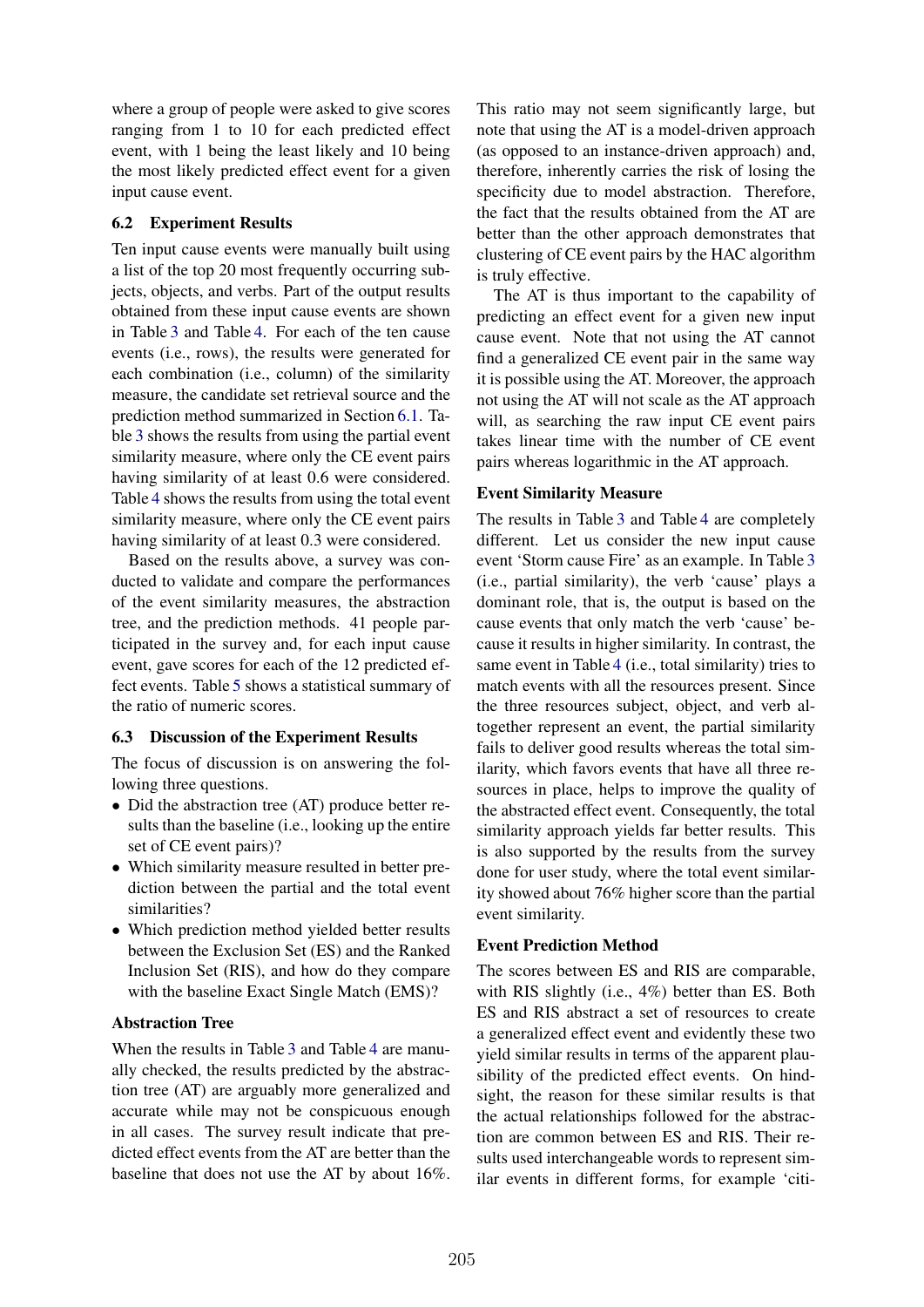|              |                         | Predicted effect events from all cause-effect event pairs |                              |                                                            | Predicted effect event from the abstraction tree                  |                           |                                                         |                                                                   |
|--------------|-------------------------|-----------------------------------------------------------|------------------------------|------------------------------------------------------------|-------------------------------------------------------------------|---------------------------|---------------------------------------------------------|-------------------------------------------------------------------|
| #            | <b>Res</b><br>our<br>ce | Input cause<br>event                                      | <b>Exact single</b><br>match | <b>Exclusion set</b><br>based abstracted<br>multiple match | <b>Ranked inclusion set</b><br>based abstracted<br>multiple match | <b>Exact single match</b> | <b>Exclusion set based</b><br>abstracted multiple match | <b>Ranked inclusion set</b><br>based abstracted multiple<br>match |
| $\mathbf{1}$ | Sub                     | Storm                                                     |                              | wrestler                                                   | wrestler                                                          |                           | wrestler                                                | wrestler                                                          |
|              | Vrb                     | cause                                                     | discount                     | think                                                      | think                                                             | rule out                  | think                                                   | think                                                             |
|              | Obj                     | Fire                                                      | Sabotage                     | viral infection                                            | viral infection                                                   | Probe                     | viral infection                                         | viral infection                                                   |
|              |                         | Police offic                                              |                              |                                                            |                                                                   |                           |                                                         |                                                                   |
| $\mathbf{2}$ | Sub                     | er                                                        | Group                        | set                                                        | set                                                               | Group                     | set                                                     | set                                                               |
|              | Vrb                     | kill                                                      | suspend                      | change                                                     | change                                                            | suspend                   | expel                                                   | expel                                                             |
|              | Obj                     | Gun                                                       | Work                         | medium                                                     | medium                                                            | Work                      | oeuvre                                                  | human activity                                                    |
| 3            | Sub                     | Gas leak                                                  |                              | wrestler                                                   | wrestler                                                          |                           | wrestler                                                | wrestler                                                          |
|              | Vrb                     | cause                                                     | hospitalise                  | think                                                      | think                                                             | hospitalise               | think                                                   | think                                                             |
|              | Obj                     | Fire                                                      | People                       | viral infection                                            | viral infection                                                   | People                    | viral infection                                         | viral infection                                                   |
| 4            | Sub                     | Bill                                                      | Voting                       | lineman                                                    | lineman                                                           | Piracy_in_Somalia         | united_states_government                                | united_states_government                                          |
|              | Vrb                     | fail                                                      | worry                        | run                                                        | mind                                                              | release                   | unblock                                                 | change                                                            |
|              |                         |                                                           |                              | president_of_unit                                          |                                                                   |                           |                                                         |                                                                   |
|              | Obj                     | People                                                    | Official                     | ed states                                                  | group                                                             | Tanker                    | oil tanker                                              | soldier                                                           |
| 5            | Sub                     | <b>Bus</b>                                                | Father                       | homo                                                       | male_person                                                       | Alarm                     | triggerable_device                                      | triggerable_device                                                |
|              | Vrb                     | hit                                                       | end                          | be                                                         | be                                                                | be                        | stay                                                    | stay                                                              |
|              | Obj                     | Cab                                                       | Searching                    | group                                                      | group                                                             | Silent                    |                                                         |                                                                   |
|              |                         |                                                           |                              |                                                            |                                                                   |                           |                                                         |                                                                   |
| 6            | Sub                     | Police                                                    |                              |                                                            |                                                                   |                           |                                                         |                                                                   |
|              | Vrb                     | found                                                     | kill                         | overwhelm                                                  | overwhelm                                                         | kill                      | overwhelm                                               | overwhelm                                                         |
|              | Obj                     | Body                                                      | People                       | group                                                      | group                                                             | People                    | group                                                   | group                                                             |

Table 3: Part of the output results using the partial event similarity measure. (The entire output results are available at http://www.cems.uvm.edu/~bslee/eepat/results.pdf.)

|                |                  |                      | Predicted effect events from all cause-effect event pairs |                                                            | Predicted effect events from the abstraction tree                 |                           |                                                         |                                                                   |
|----------------|------------------|----------------------|-----------------------------------------------------------|------------------------------------------------------------|-------------------------------------------------------------------|---------------------------|---------------------------------------------------------|-------------------------------------------------------------------|
| #              | Res<br>our<br>ce | Input cause<br>event | Exact<br>single<br>match                                  | <b>Exclusion set based</b><br>abstracted multiple<br>match | <b>Ranked inclusion set</b><br>based abstracted<br>multiple match | <b>Exact single match</b> | <b>Exclusion set based</b><br>abstracted multiple match | <b>Ranked inclusion set</b><br>based abstracted<br>multiple match |
|                | Sub              | Storm                | Marshal                                                   | objection                                                  | objection                                                         | People                    | Citizenry                                               | group                                                             |
|                | Vrb              | cause                | worry                                                     | learn                                                      | rule                                                              | be                        | stay                                                    | stay                                                              |
|                | Obj              | Fire                 |                                                           | connection                                                 | support                                                           | Death                     | end                                                     | organic_phenomenon                                                |
|                |                  |                      |                                                           |                                                            |                                                                   |                           |                                                         |                                                                   |
| $\overline{2}$ | Sub              | Police_officer       | Crowd                                                     | group_of_people                                            | need                                                              |                           |                                                         |                                                                   |
|                | Vrb              | kill                 | scramble                                                  | recognize                                                  | recognize                                                         | arrest                    | catch                                                   | check                                                             |
|                | Obj              | Gun                  |                                                           | dependant                                                  | male_person                                                       |                           | citizenry                                               | group                                                             |
| 3              | Sub              | Gas leak             |                                                           | objection                                                  | objection                                                         |                           |                                                         |                                                                   |
|                |                  |                      |                                                           |                                                            |                                                                   |                           |                                                         |                                                                   |
|                | Vrb              | cause                | hospitalise                                               | hospitalize                                                | change                                                            | hospitalise               | hospitalize                                             | hospitalize                                                       |
|                | Obj              | Fire                 | People                                                    | citizenry                                                  | group                                                             | people                    | citizenry                                               | group                                                             |
|                |                  |                      |                                                           | president_lyndon_jo                                        |                                                                   |                           |                                                         |                                                                   |
| $\overline{4}$ | Sub              | <b>Bill</b>          | Hope                                                      | hnson                                                      | musical artist                                                    | Hope                      | president_lyndon_johnson                                | musical artist                                                    |
|                | Vrb              | fail                 | stir                                                      | get down                                                   | move                                                              | stir                      | get_down                                                | move                                                              |
|                | Obj              | People               |                                                           | people                                                     | magazine                                                          |                           | people                                                  | magazine                                                          |
|                |                  |                      |                                                           |                                                            |                                                                   |                           |                                                         |                                                                   |
| 5              | Sub              | <b>Bus</b>           | Man                                                       | father_god                                                 | male_person                                                       |                           |                                                         |                                                                   |
|                | Vrb              | hit                  | die                                                       | hurt                                                       | be                                                                | kill                      | die                                                     | overwhelm                                                         |
|                | Obj              | Cab                  |                                                           | citizenry                                                  | group                                                             | People                    | citizenry                                               | group                                                             |
| 6              | Sub              | Police               |                                                           |                                                            | associate                                                         |                           |                                                         |                                                                   |
|                |                  |                      |                                                           | penis                                                      |                                                                   |                           |                                                         |                                                                   |
|                | Vrb              | found                | solve                                                     | ache                                                       | change                                                            | arrest                    | catch                                                   | check                                                             |
|                | Obj              | Body                 | Mystery                                                   | officer                                                    | person                                                            | People                    | Citizenry                                               | group                                                             |

Table 4: Part of the output results using the total event similarity measure. (The entire output results are available at http://www.cems.uvm.edu/~bslee/eepat/results.pdf.)